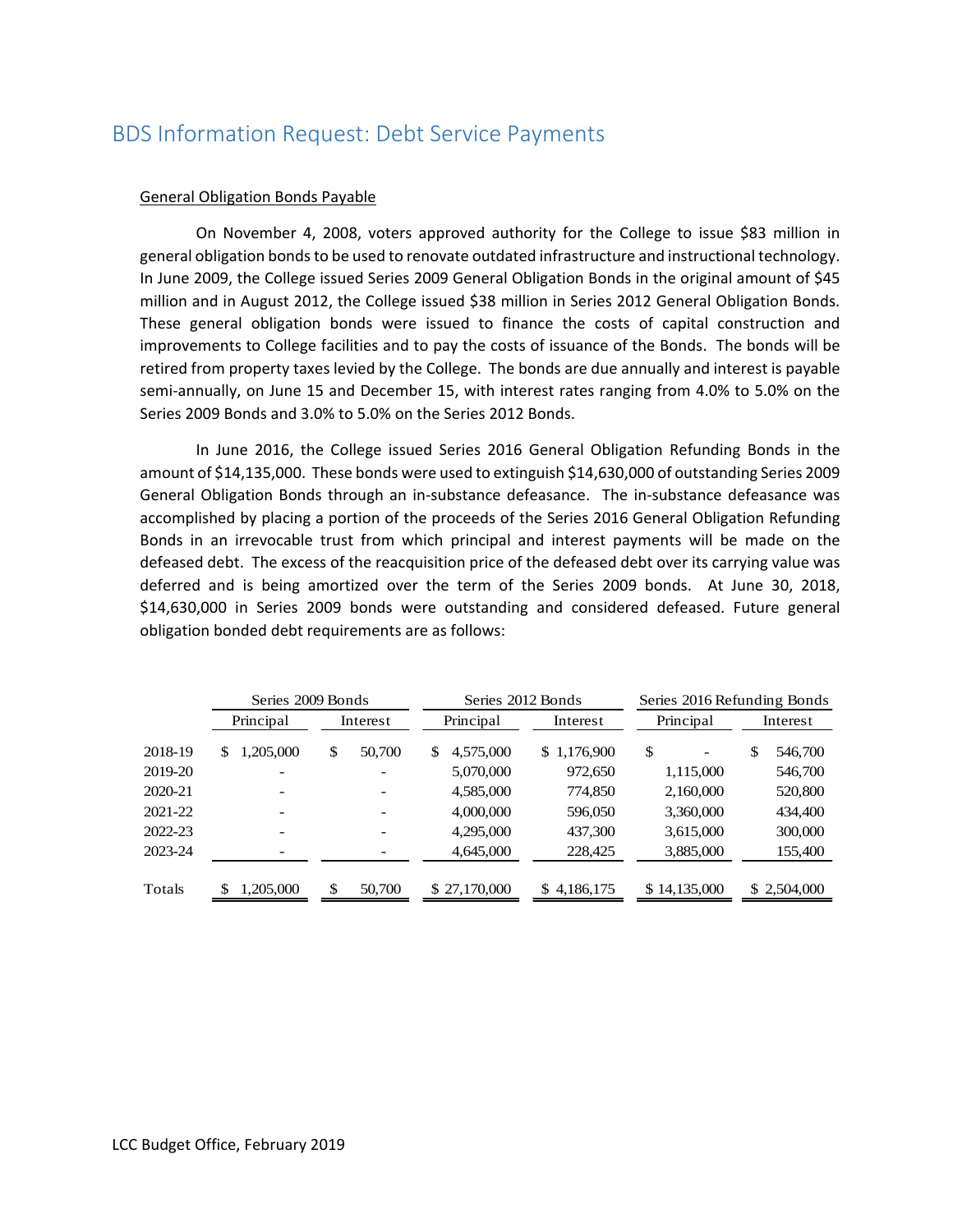#### Qualified Energy Conservation Bonds

In October 2012, the College issued \$1,500,000 of Qualified Energy Conservation Bonds to finance capital costs for energy conservation measures. The bonds are due annually and interest is payable semi-annually, on June 15 and December 15, with interest at 4.62 percent per annum. The bonds qualify for interest subsidy payments from the U.S. Treasury for up to 70% of the interest payments on the bonds. Future gross bonded debt requirements are as follows:

|             | Principal       | Interest      | Total           |  |
|-------------|-----------------|---------------|-----------------|--|
| 2018-19     | \$<br>95,000    | \$<br>46,893  | \$<br>141,893   |  |
| 2019-20     | 100,000         | 42,504        | 142,504         |  |
| $2020 - 21$ | 100,000         | 37,884        | 137,884         |  |
| 2021-22     | 105,000         | 33,264        | 138,264         |  |
| 2022-23     | 110,000         | 28,413        | 138,413         |  |
| 2023-24     | 115,000         | 23,331        | 138,331         |  |
| 2024-25     | 125,000         | 18,018        | 143,018         |  |
| 2025-26     | 130,000         | 12,243        | 142,243         |  |
| 2026-27     | 135,000         | 6,237         | 141,237         |  |
| Total       | \$<br>1,015,000 | \$<br>248,787 | \$<br>1,263,787 |  |

## Pension Bonds Payable

 In April 2003, the College issued \$51,803,948 of Limited Tax Pension Obligation Bonds and transferred the net proceeds to the State of Oregon Public Employees Retirement System to cover a portion of the College's share of the cost sharing plan's unfunded actuarial liability. The resulting pension asset is being used to pay a portion of the College's annual required contribution. Principal payments are due annually through June 30, 2028 and interest is payable in December and June of each year with rates ranging from 6.03% to 6.25%. Future pension bonds requirements are as follows:

|                        | Principal |              | Interest              | Total      |  |
|------------------------|-----------|--------------|-----------------------|------------|--|
| 2018-19                | \$        | 3,620,000    | \$<br>\$<br>1,529,250 | 5,149,250  |  |
|                        |           |              |                       |            |  |
| 2019-20                |           | 3,875,000    | 1,529,250             | 5,404,250  |  |
| 2020-21                |           | 4,140,000    | 1,529,250             | 5,669,250  |  |
| 2021-22                |           | 4,420,000    | 1,529,250             | 5,949,250  |  |
| 2022-23                |           | 4,705,000    | 1,529,250             | 6,234,250  |  |
| 2023-24                |           | 5,010,000    | 1,529,250             | 6,539,250  |  |
| 2024-25                |           | 5,605,000    | 1,245,684             | 6,850,684  |  |
| 2025-26                |           | 6,250,000    | 927,880               | 7,177,880  |  |
| 2026-27                |           | 6,945,000    | 572,880               | 7,517,880  |  |
| 2027-28                |           | 3,285,000    | 183,960               | 3,468,960  |  |
| Total                  |           | 47,855,000   | \$12,105,904          | 59,960,904 |  |
| Less deferred interest |           | (3,544,912)  |                       |            |  |
| Carrying amount        |           | \$44,310,088 |                       |            |  |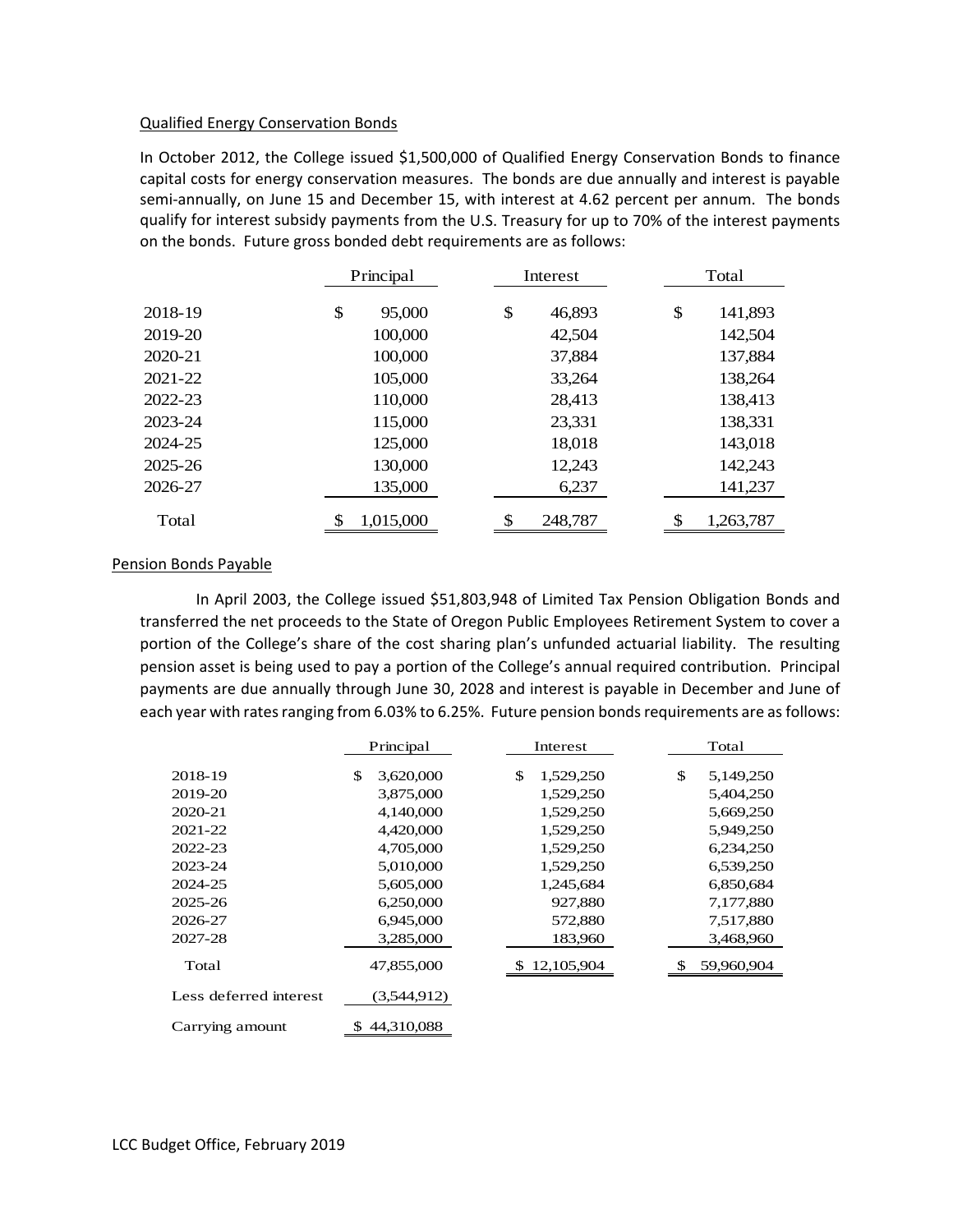### Full Faith and Credit

 In October 2016, the College issued \$17,580,000 of Full Faith and Credit Obligations, Series 2016 to extinguish the remaining \$19,355,000 of Full Faith and Credit Obligations, Series 2010. The Series 2010 Obligations were used to finance the costs of capital improvements for the College's student housing project, to pay capitalized interest and to pay the costs of issuance of the Obligations. The Series 2010 Obligations were called on October 25, 2016.

 The College advance refunded the Series 2010 Obligationsto take advantage of lower interest rates and to reduce its total debt service payments over the life of the Series 2016 Obligations by \$3,171,550. The refunding resulted in an economic gain (difference between the present values of the old and new debt service payments) of \$2,554,977. The Series 2016 Obligations bear interest rates from 1.6% to 5% and the final maturity is on December 1, 2035. Debt service payments are scheduled semiannually.

|         | Principal     | Interest      | Total           |
|---------|---------------|---------------|-----------------|
| 2018-19 | \$<br>635,000 | \$<br>632,300 | 1,267,300<br>\$ |
| 2019-20 | 660,000       | 606,400       | 1,266,400       |
| 2020-21 | 685,000       | 579,500       | 1,264,500       |
| 2021-22 | 705,000       | 551,700       | 1,256,700       |
| 2022-23 | 735,000       | 522,900       | 1,257,900       |
| 2023-24 | 765,000       | 492,900       | 1,257,900       |
| 2024-25 | 790,000       | 464,200       | 1,254,200       |
| 2025-26 | 820,000       | 434,400       | 1,254,400       |
| 2026-27 | 855,000       | 400,900       | 1,255,900       |
| 2027-28 | 885,000       | 366,100       | 1,251,100       |
| 2028-29 | 915,000       | 330,100       | 1,245,100       |
| 2029-30 | 950,000       | 292,800       | 1,242,800       |
| 2030-31 | 990,000       | 254,000       | 1,244,000       |
| 2031-32 | 1,035,000     | 208,325       | 1,243,325       |
| 2032-33 | 1,080,000     | 155,450       | 1,235,450       |
| 2033-34 | 1,135,000     | 100,075       | 1,235,075       |
| 2034-35 | 1,180,000     | 54,000        | 1,234,000       |
| 2035-36 | 1,210,000     | 18,150        | 1,228,150       |
| Totals  | \$16,030,000  | 6,464,200     | \$22,494,200    |

Future Series 2016 Obligations debt service requirements are as follows:

## Notes Payable

 In September 2013, the College executed promissory notes for the purchase of two aircraft totaling \$230,000. After one of the aircraft was damaged beyond repair, the College fully repaid the related note with proceeds from an insurance settlement. The remaining note is payable in monthly installments with interest at 3.685% per annum. Future debt service requirements are as follows: